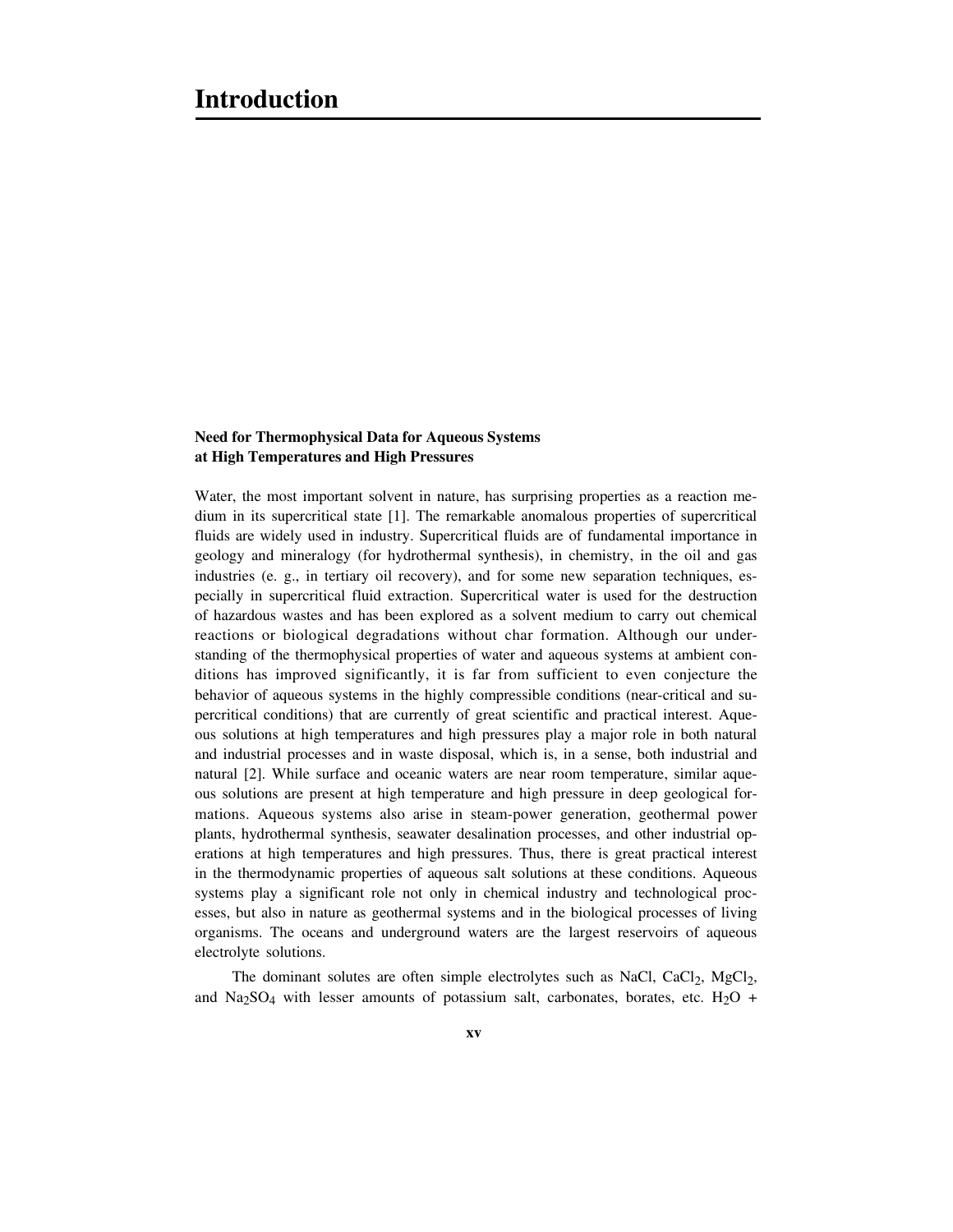NaCl systems are very important in many geological processes. NaCl is the primary solution in most hydrothermal and metasomatic fluids. The two-phase region for this system is of particular interest because phase separation is an important process in many hydrothermal systems and, in particular, seafloor geothermal systems [3, 4]. Seawater circulates in these systems between the seafloor and the top subsurface magma chamber, with hydrostatic pressures ranging from 10 to 60 MPa. The  $H<sub>2</sub>O$  + NaCl system can serve as a model for other ionic salts. The importance of  $CaCl<sub>2</sub>$  in deep brines of the Earth's crust and its reactivity in fluid-rock interaction is becoming increasingly recognized. The thermodynamic properties of  $H_2O + CaCl_2$  systems are important in understanding these interactions and deep-seated geochemical processes. *Ca* is the second most important cation after *Na*. At salinities in excess of about 30wt%, *Ca* becomes the most abundant cation, and such brines are widespread in the deeper parts of many sedimentary basins. Groundwaters encountered in deep wells drilled in crystalline rocks also commonly are highly saline brines in which *Ca* is the dominant cation, exceeding *Na* by a factor of 2–3 by weight basis. The Russian superdeep well in the Kola Peninsula produced a brine rich in *Ca*. That *Ca*-rich brines have been mobilized in hydrothermal processes related to ore deposition is clearly shown by compositions of fluid inclusions trapped within hydrothermally deposited minerals in ore deposits. *Ca*-rich brines also play an important role in seafloor hydrothermal systems at mid-ocean ridges. In addition,  $CaCl<sub>2</sub>$  is the premier example of an electrolyte of the 2:1 charge type, and its aqueous solution has been much used as an isopiestic standard.

Na<sup>+</sup> and SO<sub>4</sub><sup>-</sup> are important components of natural fluids, and a knowledge of their aqueous solution thermodynamic properties is important in understanding various geochemical processes, such as those related to evaporite formation, subsurface brines, seafloor vents, geothermal energy production, and mineral scaling problems. In addition, aqueous  $\text{Na}_2\text{SO}_4$  solution is a good example of a 1:2 charge type electrolyte.

In this book, special attention is focused on the thermodynamic properties of aqueous systems in the supercritical region. Supercritical water (SCW) (i.e., water at temperatures and pressures above its critical point,  $T_C = 647.1 \text{ K}$ ;  $P_C = 22.1 \text{ MPa}$ ) has recently become subject to growing scientific interest due to its crucial role in a variety of natural processes, as well as because of emerging promising technological applications (supercritical water oxidation, SCWO, for the environmentally-friendly destruction of toxic and hazardous wastes).

SCWO technology is an emerging technology for the destruction of civilian and military hazardous wastes. One of the important applications of SCWO for waste treatment is in the handling of solids that can be present at high temperatures and high pressures. Sodium sulfate is one of the most commonly encountered salts in prospective applications of SCWO. Development of effective strategies for applying SCWO technology to the destruction of hazardous materials requires knowledge of the thermodynamic properties of aqueous salt solutions near the critical point.

Due to the large compressibility under supercritical conditions, small changes in pressure can produce substantial changes in density, which, in turn, affect diffusivity, viscosity, dielectric, and solvation properties, thus dramatically influencing the kinetics and mechanisms of chemical reactions in water. The properties of water change markedly when it is approaching temperatures and pressures near, or above, the critical point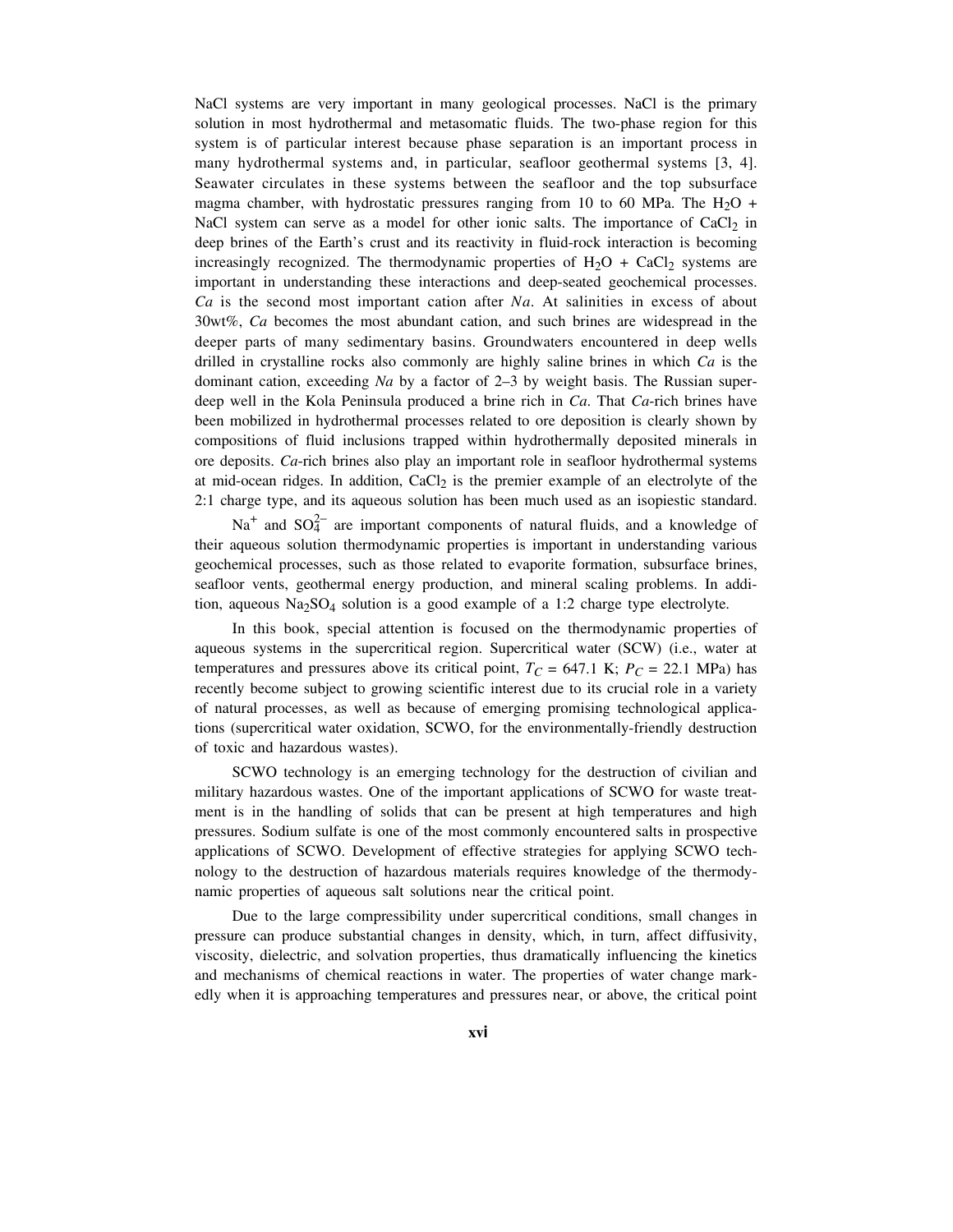(22.1 MPa and 647.1 K). The ionic product falls by many orders of magnitude and the dielectric constant is reduced to values (about 2 at 25 MPa and 723 K) typical of organic solvents. It is possible to sustain a flame in supercritical water by injecting oxygen into an aqueous solution of methane [1]. This is to allow the use of SCWO as a means for hazardous waste destruction, including chemical weapons and the clean-up of nuclear processing sites. SCWO is the oxidation of organics, in the presence of a high concentration of water, at temperatures and pressures above the critical point of water. The oxidation is usually conducted at temperatures from 673 K to 723 K and at pressures of 25 MPa. SCWO offers significant improvements over conventional methods of oxidation because the effluents are clean. The gaseous effluent can be discharged directly to the atmosphere without scrubbing, the solids can be reused or landfilled, and the water reused. Significant problems in the practical development of SCW destruction facilities are considerable experimental difficulties and the lack of detailed knowledge of the thermodynamic and transport properties of supercritical fluids at the molecular level. The advantages of SCWO arise primarily from the unusual properties exhibited by water under supercritical conditions. The density decreases rapidly in the range of 573 K to 673 K. The solubility of organics in SCW is typified by that of benzene and pentane. Between 533 K and 573 K, benzene solubility increases from a few percent to completely miscible. In general, organics and water are miscible in all proportions above the critical temperature of pure water. Gases such as oxygen are completely miscible with SCW. The solubility of salts (for example NaCl) in SCW at a pressure of 25 MPa and a temperature of 723 K decreases sharply. The residual solubility is on the order of 100 ppm. This is not surprising because inorganics are practically insoluble in SCW. One of the most serious obstacles in developing industrial-scale supercritical water technologies is the lack of fundamental understanding of many aspects of the supercritical fluid state itself, and particularly the behavior of supercritical aqueous systems. Therefore, additional experimental and theoretical studying of the thermophysical properties of aqueous systems at high temperatures and high pressures is very important to many industrial processes such as emerging technologies of hazardous waste destruction (supercritical water oxidation processes), for understanding mechanisms and kinetics of chemical reactions in supercritical water, design calculations, heat and mass transfer, fluid flow, developments and utilization of geothermal energy, etc. Understanding various geochemical and industrial processes requires a thorough knowledge of thermodynamic properties of aqueous electrolyte solutions.

Supercritical fluids have been proposed as solvent or reaction media for a number of technological applications such as coal conversion [5], organic synthesis [6], destructive oxidation of hazardous wastes (SCWO process) [7–11], enhanced oil recovery [12], activated carbon regeneration [13], formation of inorganic films and powders [14], supercritical chromatography [15], organic reaction rate modification [16], precipitation polymerization [17], etc. Thermodynamic properties of hydrocarbons in water at high temperatures and high pressures are of considerable interest in a number of industrial applications such as and petroleum chemistry (reservoir fluids, enhanced oil recovery-in tertiary oil recovery), environmental protection (removal of hydrocarbons from waste waters, fate of hydrocarbons in geological fluids), organic chemistry (formation of petroleum), geology and mineralogy (for hydrothermal synthesis), new separation techniques, biological degradations without char formation [5–22], etc. SCW is receiving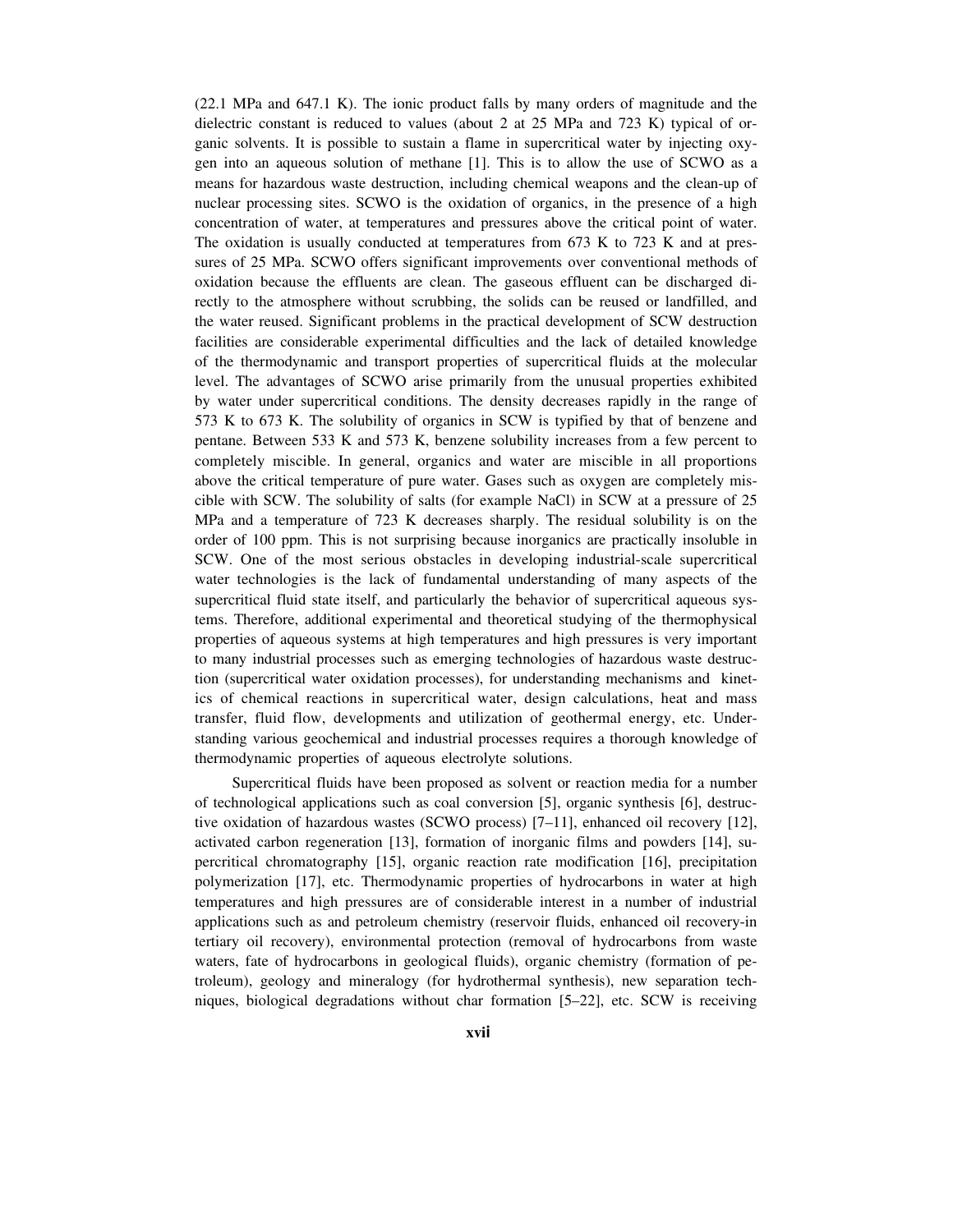increased interest as an alternative to organic solvents [10]. SCW has the capability of dissolving both non-polar and polar, solutes since its dielectric constant can be adjusted from a room temperature value of 80 to a value 5 at its critical point. Therefore, water can solubilize most non-polar organic compounds, including most hydrocarbons and aromatics starting at 473 K to 523 K and extending to the critical point [23, 24]. Lowpolarity organic pollutants, such as polycyclic aromatic hydrocarbons (PAH), typically have very low solubility in water at ambient conditions because of water's high polarity (dielectric constant,  $\varepsilon = 80$ ). However, the dielectric constant of water can be drastically lowered by raising the temperature of the water under moderate pressure to effect dramatic increases (to percent levels) in the solubility of low-polarity organics. For example, sub-critical water at 523 K and 5 MPa has  $\varepsilon = 27$ , which allowed quantitative extractions of PAH in 15 min from soil and urban air particulars. Decreasing the polarity of water by sequentially raising the extraction temperature from 323 K to 523 K (sub-critical water), and finally to 673 K (SCW if  $P > 22.1$  MPa), allowed class-selective extractions of polar organics (chlorinated phenols), low-polarity organics (PAH), and nonpolar organics (*n*-alkanes) to be performed. Hawthorne et al. [25–28] used subcritical and supercritical water for quantitative extraction of organics from environmental solids.

The properties of water + hydrocarbon systems are also of fundamental importance in geology and mineralogy, i.e., in the geothermal processes, which form oil reservoirs, and in the oil and gas industries. Furthermore, water + hydrocarbon systems may serve as model systems that are useful in the development of processes such as the hydrolysis of plastic, synthetic fibers, or polycarbonates for recycling [30] and the destruction of hazardous wastes  $[7-11]$ . Water + toluene mixtures are also used for extraction processes [29]. Fundamental understanding of some of these technologically important applications of SCW might be substantially improved through comprehending the solvation structures around solutes dissolved in SCW. Design and control of systems for supercritical fluid extractions requires pure-component and mixture thermodynamic properties and molecular-based understanding of the mechanism underlying the supercritical solubility enhancement. The efficient utilization of the possibilities offered by supercritical fluid solubility requires an accurate and detailed knowledge of the fluid thermodynamic properties, particularly *PVTx* relation to the near-critical mixtures.

Water-hydrocarbon mixtures are important in a wide range of industrial processes, including coal gasification, oil recovery, steam distillation, steam reforming, and combustion. It is crucial to understand *PVTx* behavior for water + hydrocarbon systems at high temperatures and high pressures for supercritical process design. Understanding the thermodynamic behavior of the water + hydrocarbon mixtures and water + salt solutions near the critical point of pure water would well serve supercritical technological processes at high temperatures and high pressures. Much attention has been focused also on the water + hydrocarbon systems because of their fundamental importance to understanding specific interaction between polar (water) and non-polar (hydrocarbon) molecules. *PVTx* measurements are crucial to the comprehension of many important phenomena taking place in supercritical aqueous solutions.

To use water + hydrocarbon systems effectively, it is necessary to know their fundamental *PVTx* relationship and other derived properties. The sparing solubility of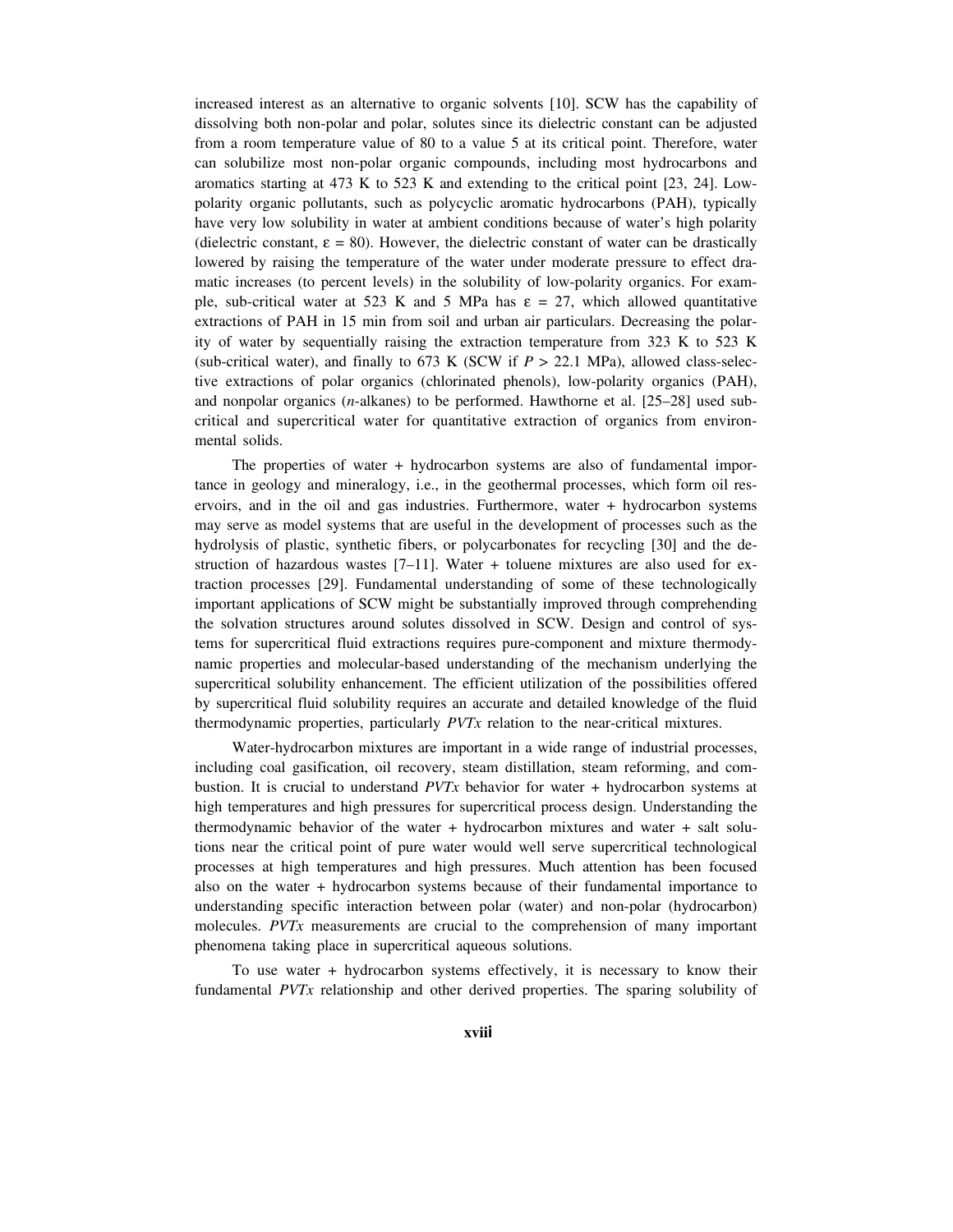oil, gas, and water mixtures at the earth's surface may very well present an entirely different mutual relationship when subject to high underground pressure and temperature. The present technological advancement in the use of high temperature and high pressure in chemical industries would be well served by an understanding of the phase and *PVTx* relations in water + hydrocarbon mixtures. *PVTx* data for water + hydrocarbon systems provide additional information on the effects of temperature, pressure, and composition on the thermodynamic behavior in such systems, which could lead to improved understanding of processes near the solvent critical point. However, *PVTx* data for the water + hydrocarbon systems under supercritical conditions are scarce.

In addition to being of practical interest (primarily in the nuclear industries), the thermodynamic properties of heavy water and its mixtures with light water are interesting from a modeling point of view. Because of the similarity of the molecules, the mixture properties are very nearly ideal. Reproducing the small nonidealities is a challenge for modelers. In addition, the presence of the isotope exchange equilibrium involving HDO adds an extra complication, but does so in a way that has less impact on the phase diagram than is observed in most reacting systems.

The thermodynamic behavior of dilute mixtures in the vicinity of the solvent (water) critical point is of considerable practical and theoretical importance. Much of the theoretical work on supercritical solubility has focused upon relating the infinite dilution properties, for example, negatively and positively diverging solute partial molar volume in mixtures in the immediate vicinity of the solvent critical point and path-dependence solvent properties in near-critical systems [31–42].

To develop a reliable equation of state for fluids and fluid mixtures, various thermodynamic properties data are required. Among them, isochoric heat capacity data *CV* is one of the important thermodynamic properties of fluids and provides a strong test of the reliability of the *PVT* equation of state. Calorimetric  $(C_V V T)$  measurements to develop an equation of state are very important, especially near the critical and phase transition points where real curvature of *P–T* isochores is essential. The accurate calculation of the caloric and acoustic properties from a *PVT* equation of state strongly depends on accurate determination of the *PVT* data and temperature derivatives  $(\partial P/\partial T)$ <sub>0</sub> and  $\left(\frac{\partial^2 P}{\partial T}\right)_p$ . These derivatives directly relate to caloric and acoustic properties. As a rule, thermal properties (*PVT*) do not correctly reproduce the values and qualitative behavior of caloric  $(C_V, C_P, S, H)$  and acoustic (sound of velocity, *W*) properties of real fluids because the calculation depends upon the  $(\partial P/\partial T)_{\rho}$  and second  $(\partial^2 P/\partial T)_{\rho}$  temperature derivatives of the pressure. Reliable isochoric heat capacity measurements yield valuable, accurate, and direct information about second temperature derivatives  $\left(\frac{\partial^2 P}{\partial T}\right)_p$  of the pressure, which cannot be correctly determined solely on the basis of *PVT* measurements. It is almost impossible to accurately extract  $\left(\frac{\partial^2 P}{\partial T}\right)_p$  from thermal ( $PVT$ ) measurements. If, however, measurements of  $C_VVT$  are available, use of well-known thermodynamic relations can yield a *PVT* equation of state that is capable of reproducing caloric  $(C_V, C_P, S, H)$  and thermal  $(PVT)$  properties within the experimental uncertainties of the measurements. The role of calorimetric, particularly isochoric heat capacity  $(C_VVT)$ , measurements to develop an equation of state, especially near the critical and supercritical regions, is very important. Isochoric heat capacity measurements are often used to develop a fundamental equation of state. Detailed com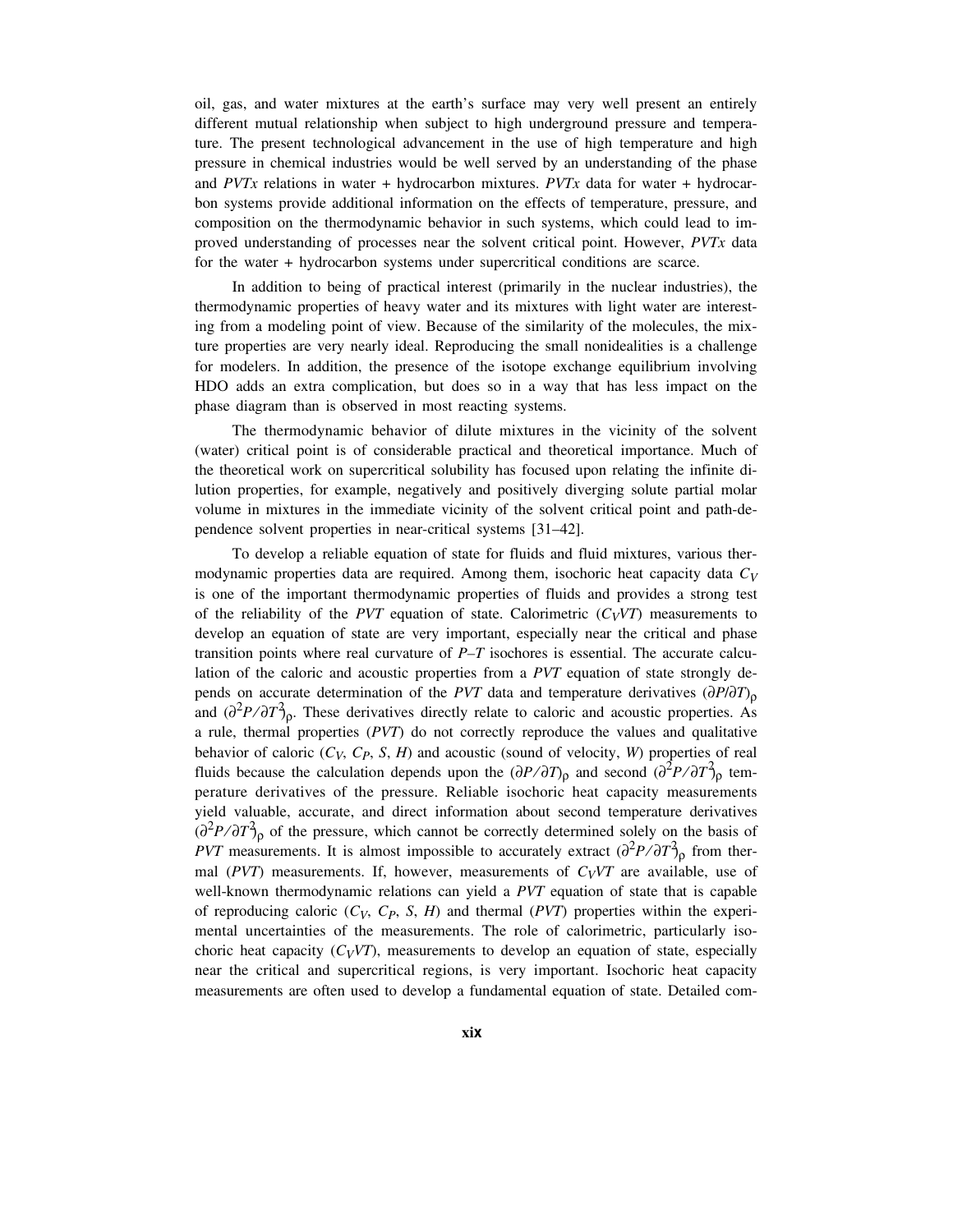parisons of the experimental data on isochoric heat capacity are necessary to establish an accurate *PVT* equation of state because they contain direct information on second temperature derivatives of pressure  $\left(\frac{\partial^2 P}{\partial T}\right)_p$ . An accurate equation for *P(VT)* should describe all thermodynamic (thermal, caloric, and acoustic) properties within their experimental uncertainties.

There is a very important theoretical aspect of near-critical and supercritical phenomena in ionic systems such as  $H_2O + NaCl$ . For these systems, the *P<sub>C</sub>*-*x* and *T<sub>C</sub>*-*x* critical lines show rapid changes in slope near the critical point of pure water. The derivatives  $dT_C/dx$  and  $dP_C/dx$  govern the thermodynamic (crossover) behavior of fluid mixtures near the critical point of one of the components. Thermodynamic properties of dilute aqueous salt solutions (ionic solutions) are difficult to determine accurately from experiment due to simultaneous occurrence of long-ranged density-composition fluctuations and long-ranged Coulomb interactions, which translates into a rapid change in the slope of the  $T_{C^{-x}}$  and  $P_{C^{-x}}$  critical lines. More precise experimental  $C_{Vx}$  data are needed to confirm the basic ideas of the modern crossover theory of the critical phenomena in ionic systems. Therefore, new experimental  $C_{Vx}$  data for  $H_2O + NaCl$  near the critical point of pure water may prove to be very important in the development of new theoretical equations of state that will more correctly predict the thermodynamic behavior of ionic solutions near the solvent critical point (pure water), and to improve existing models for aqueous electrolyte solutions.

Much attention has been focused on the  $H_2O + NaCl$  system because of its fundamental importance to the understanding of electrolyte behavior and its importance in many geological and industrial processes. The development of an equation of state depends on experimental data, from which empirical parameters can be obtained. NaCl is a good example of a 1:1 charge-type electrolyte. Theoretical modeling of the  $H<sub>2</sub>O$ + NaCl system will serve as an example for other ionic systems of 1:1 charge-type electrolytes.

Water and alcohol are complicated highly associated, H-bonding liquids that are a challenge to study experimentally and theoretically. Therefore, their mixtures are far more complex liquid systems. If a small amount of alcohol is added to water, the water structure becomes enhanced in a way similar to when a non-polar solute is dissolved in water. Water + alcohol mixtures show many unusual properties, often quite different from those observed for the pure components of the mixture. Alcohol has highly polar molecules and interacts strongly with water in a hydrogen-bonded network. A knowledge of the *PVTx* properties of water + alcohol mixtures over wide temperature and pressure ranges is necessary in understanding the role of hydrogen bonding and other non-electrostatic effects in solvation. Methanol and ethanol and their aqueous solutions are of interest for various applications, such as transport and storage of hydrogen, natural refrigerants, and working fluids in new power cycles. The properties of aqueous methanol and ethanol mixtures as a function of temperature, pressure, and composition are scarce in the literature, especially in the near-critical and supercritical conditions.

A thorough knowledge of the thermodynamic and transport properties of hot aqueous salt solutions that transport heat and the vapors that drive turbines to produce electricity is essential. An understanding of the transport properties of water + salt solutions is needed in many industrial applications, such as design calculation, heat and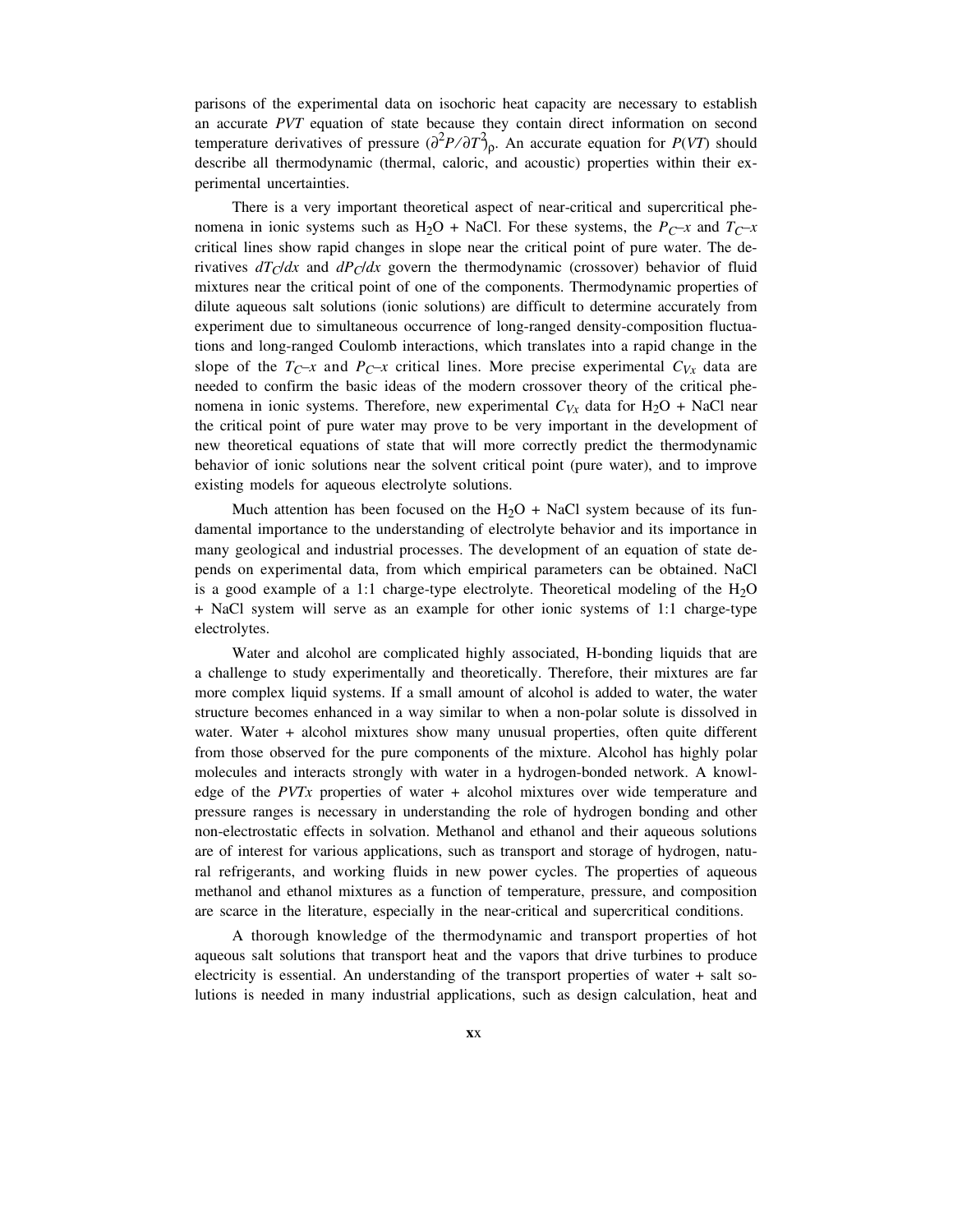mass transfers, and fluid flow, developments and utilization of geothermal and ocean thermal energy, etc. Thermal conductivity is important in the prediction of heat- and mass-transfer coefficients under both laminar and turbulent regimes. Thermal conductivity data are also required for calculating flow, heat transfer, and mass transfer rates in various pieces of industrial equipment. For engineering utility, reliable methods for the estimation of the thermal conductivity of solutions over wide ranges of concentration, temperature, and pressure would be extremely valuable. To understand and control those processes that use electrolyte solutions, it is necessary to know their thermodynamic and transport properties. However, the lack of reliable data over wide temperature, pressure, and concentration ranges makes it necessary to estimate the missing properties by empirical and semi-empirical methods. Therefore, new experimental data on the thermal conductivity of aqueous systems at high temperatures and high pressures are needed to improve and extend the range of validity of avaliable estimation and correlation methods that are capable of reproducing the experimental thermal conductivity data and to develop more reliable prediction techniques of thermal conductivity behavior at high temperatures, high pressures, and high concentrations.

Aqueous solutions of electrolytes are also very important in physical chemistry and biophysical systems. For example, data on geothermal brines and sea water, which can be considered as mixtures of aqueous solutions of NaCl, KCl, CaCl<sub>2</sub>, MgCl<sub>2</sub> etc., are needed for geothermal and ocean thermal energy utilization devices and for desalination of sea water. Aqueous LiBr solution is widely used in absorption refrigerators for air conditioning. However, measurements of the thermal conductivity of aqueous salt solutions have so far been limited to rather narrow ranges of temperature, pressure, and concentration with less than satisfactory accuracy.

Only limited experimental thermal conductivity data of water + salt solutions over a wide range of temperatures, pressures, and concentrations are available in the literature. Measurements of the thermal conductivity of aqueous salt solutions at high temperatures and high pressures are very scarce. Almost all of the previous thermal conductivity measurements for aqueous salt solutions were performed at atmospheric pressure and low temperatures (up to 373 K).

There is an ongoing demand for new reliable thermodynamic and transport properties data on the properties of aqueous solutions that cover a wide temperature and pressure range, especially in the near-critical and supercritical conditions.

For the study of the properties of aqueous systems, in most cases the properties of pure water are required. Therefore, we critically analyzed all of the available experimental, *PVT*, isochoric heat capacity, and thermal conductivity data sets for pure light and heavy water near the critical point and in the supercritical conditions. Selected and recommended data are presented in the Appendix for easy access.

Due to the lack of experimental data, all the necessary design and safety calculations have been upon estimated thermophysical property values. Very limited experimental data are available on aqueous salt solution and aqueous hydrocarbons at near-critical and supercritical conditions. Therefore, the designers and scientists who require information about thermodynamic and transport properties for high-temperature and high-pressure aqueous solutions must rely on the avaliable estimation techniques. The main goals of this book are to provide readers with a review of the avaliable ex